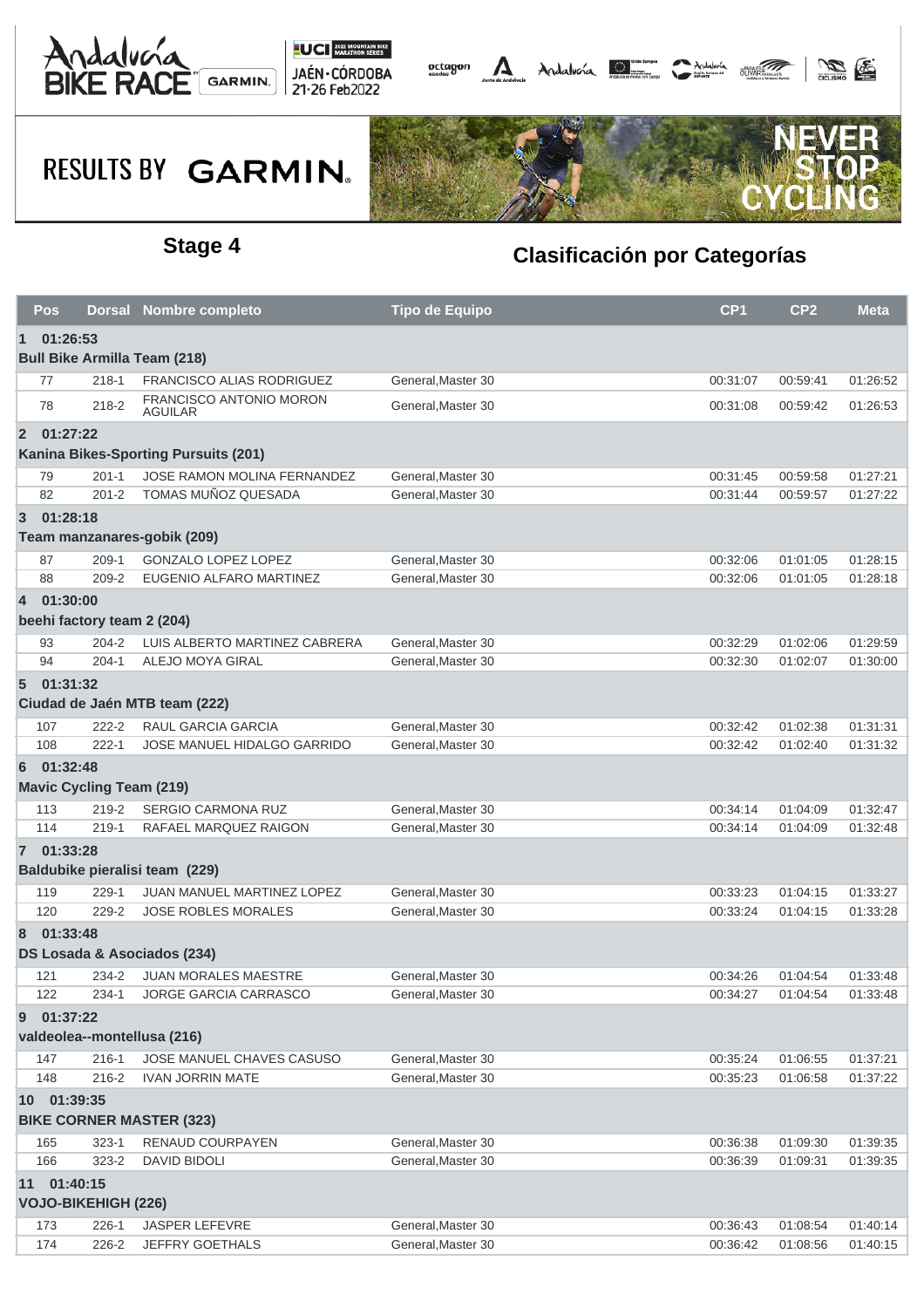



## **RESULTS BY GARMIN.**



### **Stage 4 Clasificación por Categorías**

| Pos                                                  |                                             | Dorsal Nombre completo              | <b>Tipo de Equipo</b> | CP <sub>1</sub> | CP <sub>2</sub> | <b>Meta</b> |  |
|------------------------------------------------------|---------------------------------------------|-------------------------------------|-----------------------|-----------------|-----------------|-------------|--|
| 12 01:41:25<br><b>FITSTUDIO CDE (211)</b>            |                                             |                                     |                       |                 |                 |             |  |
| 185                                                  | $211 - 1$                                   | DIEGO OJANGUREN RODRIGUEZ           | General, Master 30    | 00:37:42        | 01:10:32        | 01:41:24    |  |
| 186                                                  | $211 - 2$                                   | ANDRES PEREZ LLANA                  | General.Master 30     | 00:37:42        | 01:10:32        | 01:41:25    |  |
| 13 01:42:31<br><b>Special Bikes (203)</b>            |                                             |                                     |                       |                 |                 |             |  |
| 188                                                  | $203 - 2$                                   | SANTIAGO GOMEZ BUÑUELO              | General, Master 30    | 00:36:27        | 01:10:42        | 01:42:30    |  |
| 190                                                  | $203 - 1$                                   | <b>TOMAS REOS ARAUJO</b>            | General, Master 30    | 00:36:27        | 01:10:40        | 01:42:31    |  |
|                                                      | 14 01:42:37<br><b>Dbici19 (223)</b>         |                                     |                       |                 |                 |             |  |
| 193                                                  | 223-1                                       | RAFAEL LOPEZ ANDUJAR                | General, Master 30    | 00:36:44        | 01:10:19        | 01:42:36    |  |
| 194                                                  | 223-2                                       | FRANCISCO JOSE PAÑOS RUIZ           | General, Master 30    | 00:36:46        | 01:10:25        | 01:42:37    |  |
|                                                      | 15 01:43:02<br>Torrebiker's Bike Team (202) |                                     |                       |                 |                 |             |  |
| 197                                                  | $202 - 1$                                   | EDUARDO QUESADA MORAL               | General, Master 30    | 00:37:29        | 01:11:18        | 01:42:51    |  |
| 200                                                  | $202 - 2$                                   | MANUEL JESUS VILCHEZ RUBIO          | General, Master 30    | 00:37:29        | 01:11:17        | 01:43:02    |  |
|                                                      | 16 01:47:20                                 | <b>CD TORREMOCHA MTB (215)</b>      |                       |                 |                 |             |  |
| 240                                                  | $215 - 1$                                   | ANTONIO VARO AGUAYO                 | General, Master 30    | 00:39:46        | 01:15:20        | 01:47:19    |  |
| 241                                                  | $215 - 2$                                   | <b>FRANCISCO DE LA TORRE GARCIA</b> | General, Master 30    | 00:39:47        | 01:15:11        | 01:47:20    |  |
|                                                      | 17 01:49:08                                 |                                     |                       |                 |                 |             |  |
|                                                      |                                             | KANINA BIKES/Acpcoferputeam (220)   |                       |                 |                 |             |  |
| 254                                                  | 220-2                                       | RAMON ORTEGA ACEITUNO               | General, Master 30    | 00:40:45        | 01:17:13        | 01:49:08    |  |
| 256                                                  | $220-1$                                     | DAVID DIAZ GONZALEZ                 | General, Master 30    | 00:40:44        | 01:17:11        | 01:49:08    |  |
|                                                      |                                             |                                     |                       |                 |                 |             |  |
| 18 01:50:11<br>Juan & David Team (210)               |                                             |                                     |                       |                 |                 |             |  |
| 264                                                  | $210 - 1$                                   | <b>JUAN MATA ROMERO</b>             | General, Master 30    | 00:39:51        | 01:17:05        | 01:50:09    |  |
| 265                                                  | $210 - 2$                                   | DAVID FERNANDEZ DELOBEL             | General, Master 30    | 00:39:56        | 01:17:06        | 01:50:11    |  |
|                                                      | 19 01:53:15<br>Pilot team (208)             |                                     |                       |                 |                 |             |  |
| 280                                                  | $208-1$                                     | <b>JUAN CARLOS REY GARCIA</b>       | General, Master 30    | 00:41:37        | 01:19:24        | 01:53:15    |  |
| 281                                                  | 208-2                                       | SERGIO RESTITUTO PACHECO            | General, Master 30    | 00:41:36        | 01:19:27        | 01:53:15    |  |
| 20 01:53:39<br><b>BALDU BIKE TORREDELCAMPO (225)</b> |                                             |                                     |                       |                 |                 |             |  |
| 284                                                  | $225 - 1$                                   | ANTONIO PEREZ ACOSTA                | General, Master 30    | 00:42:08        | 01:20:45        | 01:53:38    |  |
| 285                                                  | $225 - 2$                                   | DANIEL DIAZ AGUILAR                 | General.Master 30     | 00:42:09        | 01:20:42        | 01:53:39    |  |
|                                                      | 21 01:54:39                                 | <b>MORERAS-ALTO PALANCIA (235)</b>  |                       |                 |                 |             |  |
| 290                                                  | 235-2                                       | <b>IGNACIO TORREJON BONILLO</b>     | General, Master 30    | 00:41:50        | 01:20:13        | 01:54:39    |  |
| 291                                                  | $235 - 1$                                   | DANIEL DE PRADA FERNANDEZ           | General, Master 30    | 00:41:48        | 01:19:55        | 01:54:39    |  |
| 22 01:54:42<br>rondup (207)                          |                                             |                                     |                       |                 |                 |             |  |
| 294                                                  | $207-1$                                     | <b>SERGIO GARCIA ORTIZ</b>          | General, Master 30    | 00:40:34        | 01:23:11        | 01:54:41    |  |
| 295                                                  | 207-2                                       | ALVARO GARCIA ORTIZ                 | General, Master 30    | 00:44:14        | 01:23:26        | 01:54:42    |  |